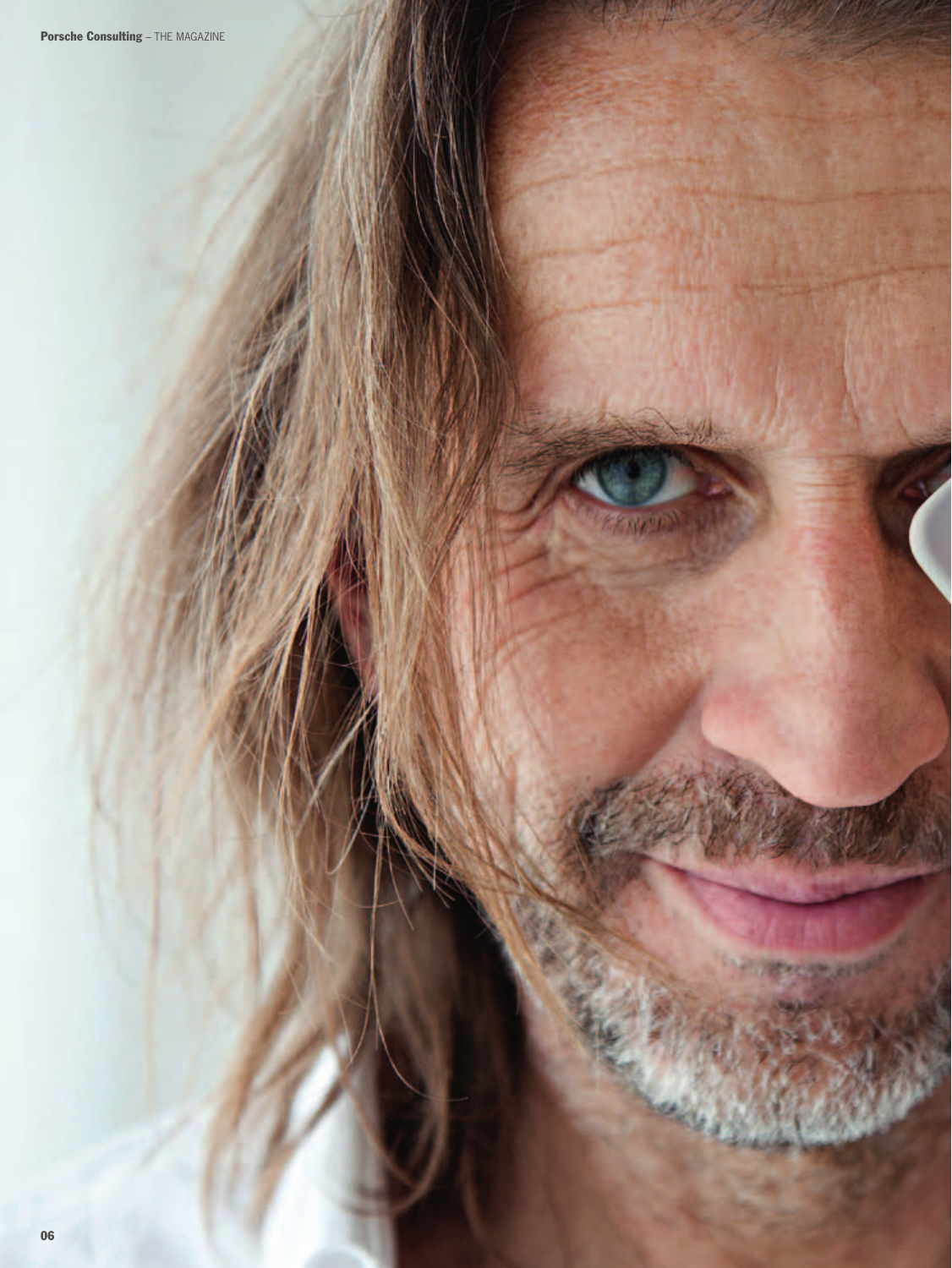Why Dietrich Brennenstuhl, a specialist in LED lamps, is pulling in the reins on growth

## Laid-Back Lamp Maker

Dietrich Brennenstuhl has a problem others might envy. His company is growing of its own accord. And that's something he will soon want to rein in. Why? "In order to remain flexible," says this qualified civil engineer and architect whose purist LED lamps illuminate the desks of elite designers and decision makers as well as entire buildings of international corporations. In groundbreaking, energy-saving ways, of course.

**ER HEINER VON DER LADER**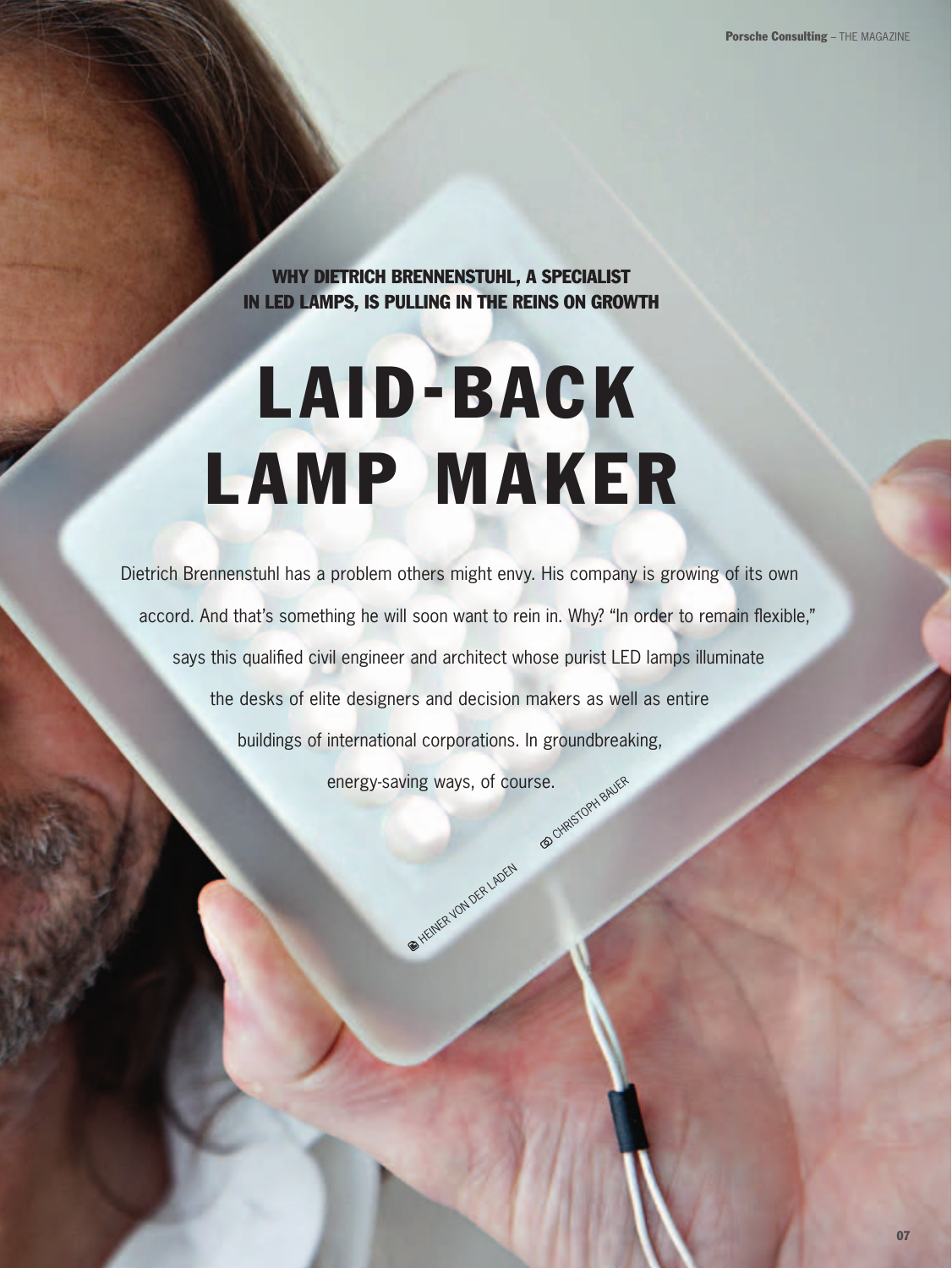

I<br>I<br>I<br>I<br>I<br>I<br>I<br>I t started off small. After spending the first few years of his career at his own architect's office, Dietrich Brennenstuhl stopped doing high-rise construction in 1988 and founded a lighting company called Nimbus in the southern German city of Stuttgart. A newcomer, he quickly specialized in individual solutions using LED systems. His formula consisted of cool streamlined designs, high-grade materials, and sophisticated technology. The idea was to produce lighting whose sheer functionality would fulfill its purpose in uncompromising form—while looking attractive in the process. In designing and building prototypes, it helped that Brennenstuhl is "not just" an architect but had also completed training as a toolmaker before embarking on his studies.

 $\rightarrow$ The laid-back lamp maker in worn jeans must have known that his products would quickly attract a keen eye for trendsetting products among architects, and his unobtrusive Nimbus lights were soon gracing villas, galleries, lounges, and executive offices. As an architect himself, Brennenstuhl had a good idea of what would elicit the enthusiasm of his colleagues. He was sure about one thing—architects steer clear of mass-produced goods and they need to be given the space for individual solutions. "Precisely that," he says, "is what we as a small company could offer." If desired, Nimbus produces unique items for specific construction projects or for special purposes—exactly in accordance

LED systems from Stuttgart are also in demand in Hamburg: the ultramodern Unilever headquarters in the HafenCity (left) were given rings of light with a diameter of ten meters for the enormous atrium, plus standing lamps for every office. And since being reconstructed, the classical floor-trading hall of Hamburg's Chamber of Commerce has been lit with 160,000 LEDs in 380 light module panels from Nimbus.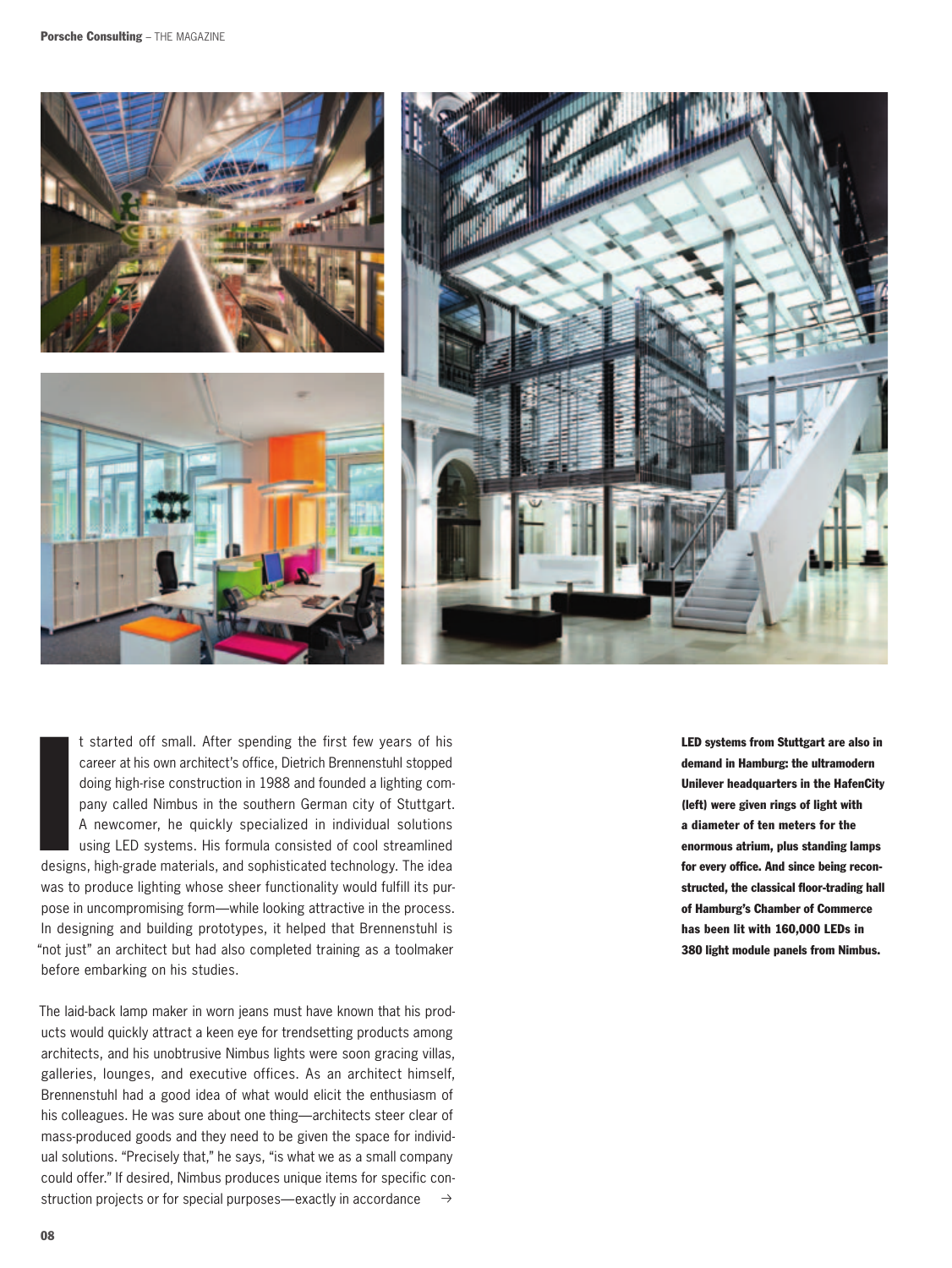## **ITILL** CAUTION! R



Dietrich Brennenstuhl (standing) confers with his designers in a pure white conference room. They specialize in producing unique solutions for architects and contractors.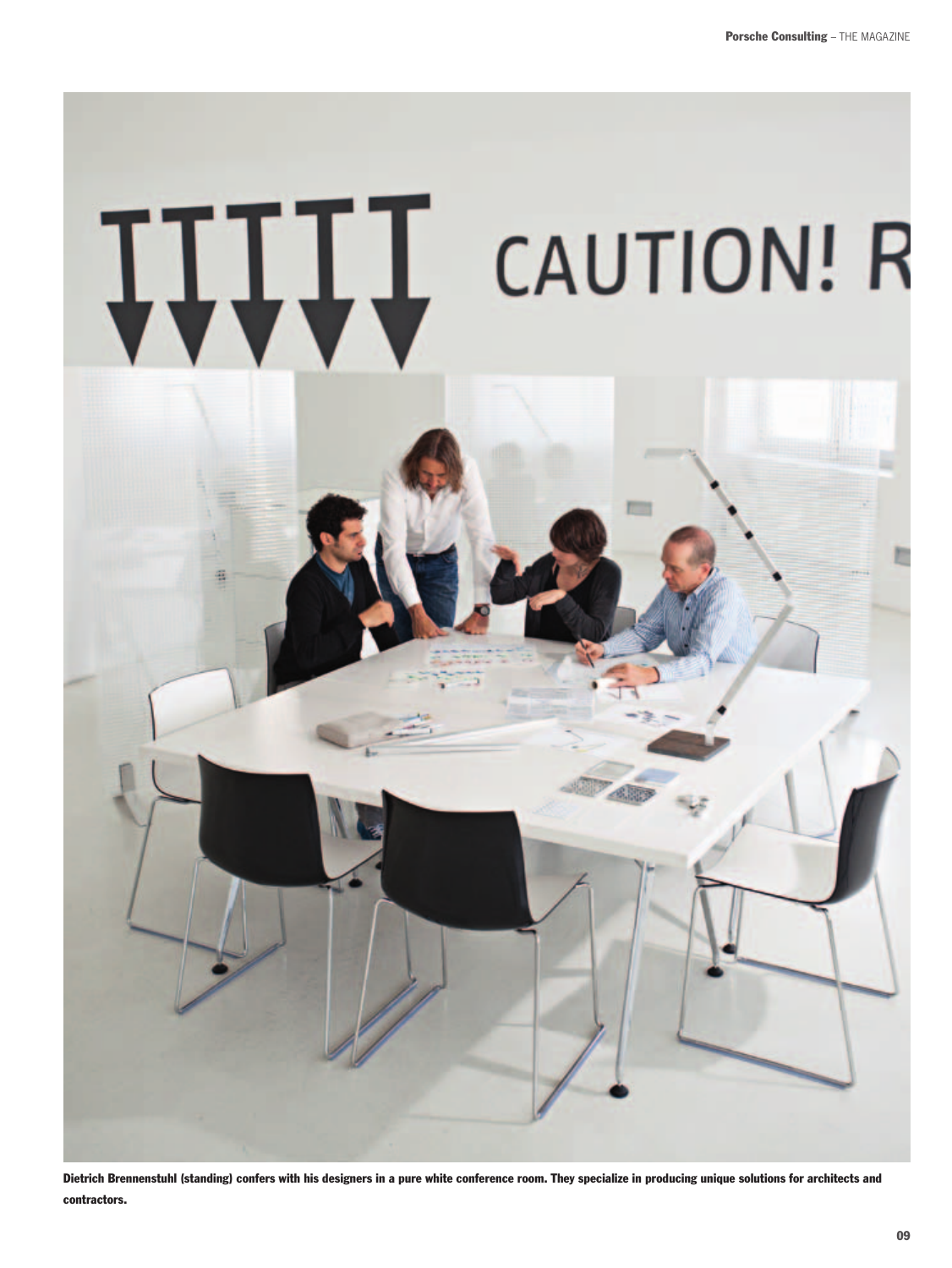

with the design and technical specifications of the planners.

Specialty lights account for ten to fifteen percent of the company's annual sales (30 million euros). Just like mass-produced items, they must not be too expensive if they are to hold their own against the competition. "If a construction project's costs get out of hand, it's the furnishings that often suffer because they are installed at the very end. And that includes lighting," explains Brennenstuhl.

In addition to cost pressure, there is another

crucial factor in business operations: namely, time pressure. Not infrequently, late order decisions have to be compensated for by short delivery times. The time factor has an even greater impact on small companies if their products suddenly catch the attention of large-scale customers. This is what happened to Nimbus in 2008: Unilever, the world's largest consumer goods corporation, wanted to furnish its imposing new German headquarters in Hamburg's HafenCity with standing lamps from Stuttgart. A fine thing for Nimbus. But the production team of around 50 employees could initially manufacture just about two prototypes of the desired standing lamps per day. The order had a volume, however, of 3,500 of them. "That might have been more than we could cope with," remarks Brennenstuhl.

Fortunately the creative entrepreneur realized that he could hardly manage this project without outside help. "We had to learn how to organize ourselves back then," says Brennenstuhl, who is now 55 years old. At short notice he brought in Porsche Consulting from the neighboring town of Bietigheim-Bissingen for first aid. In no time at all, a special takt-controlled production area with tightly structured processes for standing lamps was set up along with precisely coordinated assembly teams and efficient component logistics. Very quickly, production was revved up to the target capacity of 100 lamps a day. This enabled the company to light up the Unilever building in Hamburg within the specified period of one and a half months. "That completely changed our company," recalls Brennenstuhl. What helped him during this period was a close exchange of ideas with his employees, with whom he likes to gather in large number over breakfast—a daily appointment that his constant companions, the hunting dog Balu and the sheepdog Nena, enjoy attending as well. And when the small, reasonably priced Italian restaurant across the street was about to close, Brennenstuhl promptly

bought the rustic-style place himself—to ensure that his staff could continue to have lunch at their favorite locale.

All of the other divisions at Nimbus, including development, design, sales, and logistics, are now based on the same operational excellence that was launched in production. The company's rapid rate of growth would not have been possible otherwise. The workforce now consists of 170 women and men, and around 80 more might be added over the next three to five years. Although one should note that the urgently needed electrical engineers—preferably with

architectural degrees as well—are just as hard to find on the German labor market as good sales personnel.

Despite its expansion, Nimbus has thus far not had to move to a new location. "Thanks to good organization we have quadrupled in size on the same surface area," says the boss with satisfaction. His company headquarters, which once housed asylum seekers, has an inconspicuous exterior and faces an enormous car-washing facility. Inside, old markings on a wall left in its original condition testify to the building's previous use. But otherwise its white loft atmosphere reflects a creative spirit. The motorcycle that the boss drives, a fiery red Ducati 996 with 180 horsepower, stands parked in a box amid the lamps on display. Brennenstuhl—whose name literally means "burning seat"—enjoys spending free weekends burning through a few laps on Spain's Circuit de Catalunya race track in Barcelona. Sometimes he is accompanied by a good acquaintance former Formula One world champion Michael Schumacher.

In contrast to the prominent racing driver, the architect from Stuttgart likes to step on the brakes when it comes to the continuation of his success story. "We've got to be careful not to grow too quickly," he says, "or we'll enter dimensions that are too big. And that would cost us our flexibility." In the future, therefore, "we may have to turn down a few order proposals—even if reluctantly." Brennenstuhl, who is a member of the respected German Design Council, definitely wants to retain the exclusivity of his products and continue to delight customers with individualized solutions.

The controlled braking maneuver he envisions will not be easy, for interest on the part of potential customers is growing. The home market of Germany still accounts for 55 percent of total business,